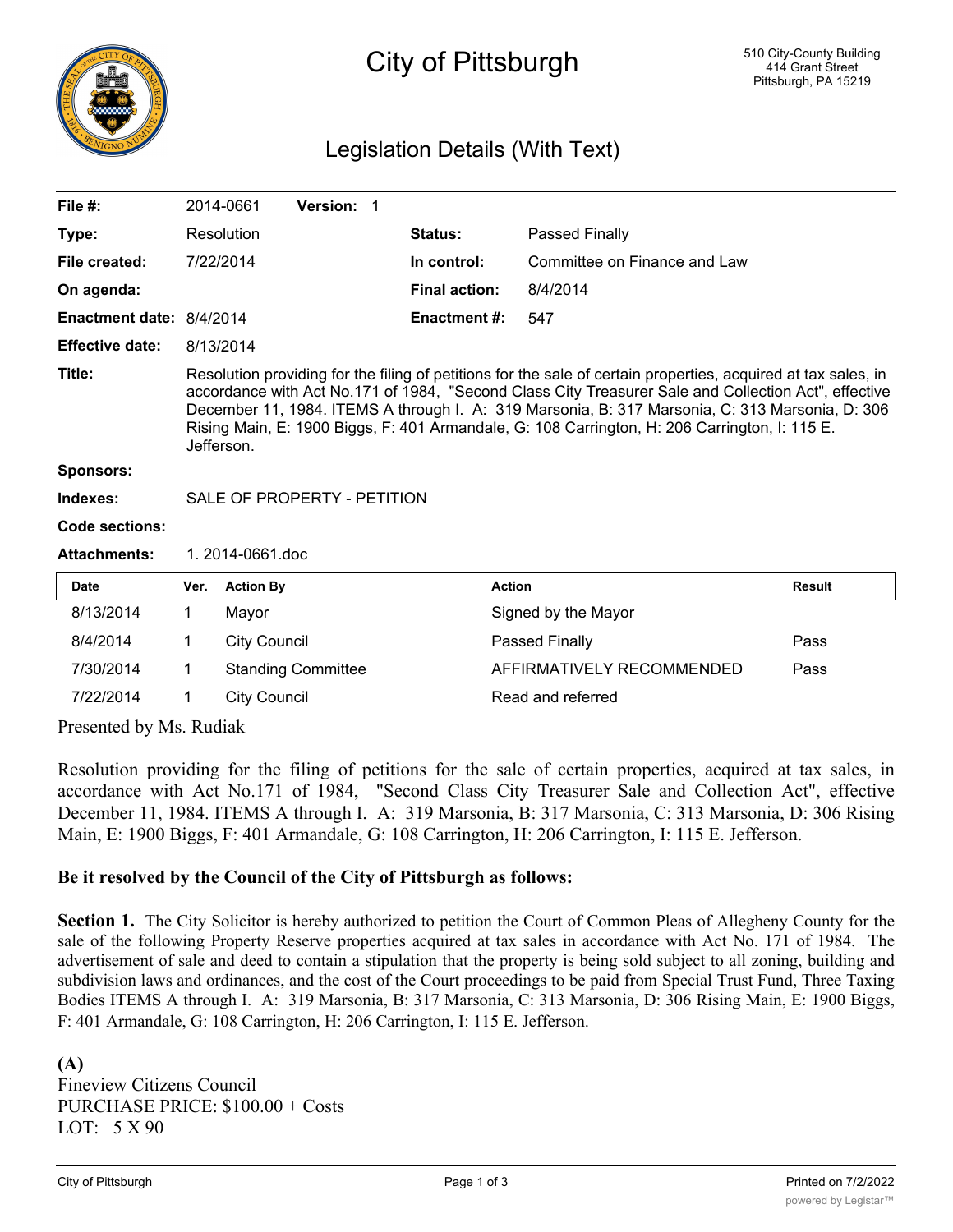LOCATION: 319 Marsonia Street ACQUIRED: October 25, 2013 / TS # 328 WARD: 25 BLOCK & LOT: 46-R-183 COUNCIL DISTRICT: 1

# **(B)**

Fineview Citizens Council PURCHASE PRICE: \$100.00 + Costs LOT: 30 X 90 LOCATION: 317 Marsonia Street ACQUIRED: October 25, 2013 / TS # 329 WARD: 25 BLOCK & LOT: 46-R-184 COUNCIL DISTRICT: 1

# **(C)**

Fineview Citizens Council PURCHASE PRICE: \$100.00 + Costs LOT: 25 X 54 LOCATION: 313 Marsonia Street ACQUIRED: October 25, 2013 / TS # 330 WARD: 25 BLOCK & LOT: 46-R-187 COUNCIL DISTRICT: 1

### **(D)**

Fineview Citizens Council PURCHASE PRICE: \$100.00 + Costs LOT: 26 X 40 LOCATION: 306 Rising Main Avenue ACQUIRED: October 25, 2013 / TS # 331 WARD: 25 BLOCK & LOT: 46-R-188 COUNCIL DISTRICT: 1

#### **(E)**

Fineview Citizens Council PURCHASE PRICE: \$100.00 + Costs LOT: 31 X 168 TRI LOT LOCATION: 1900 Biggs Avenue ACQUIRED: October 25, 2013 / TS # 332 WARD: 25 BLOCK & LOT: 46-R-299 COUNCIL DISTRICT: 1

#### **(F)**

Central Northside Neighborhood Council PURCHASE PRICE: \$1,000.00 + Costs 3 STY BRK ROW HSE LOT: 13.41 X 50 LOCATION: 401 Armandale Street ACQUIRED: April 26, 2013 / TS # 470 WARD: 25 BLOCK & LOT: 23-F-258